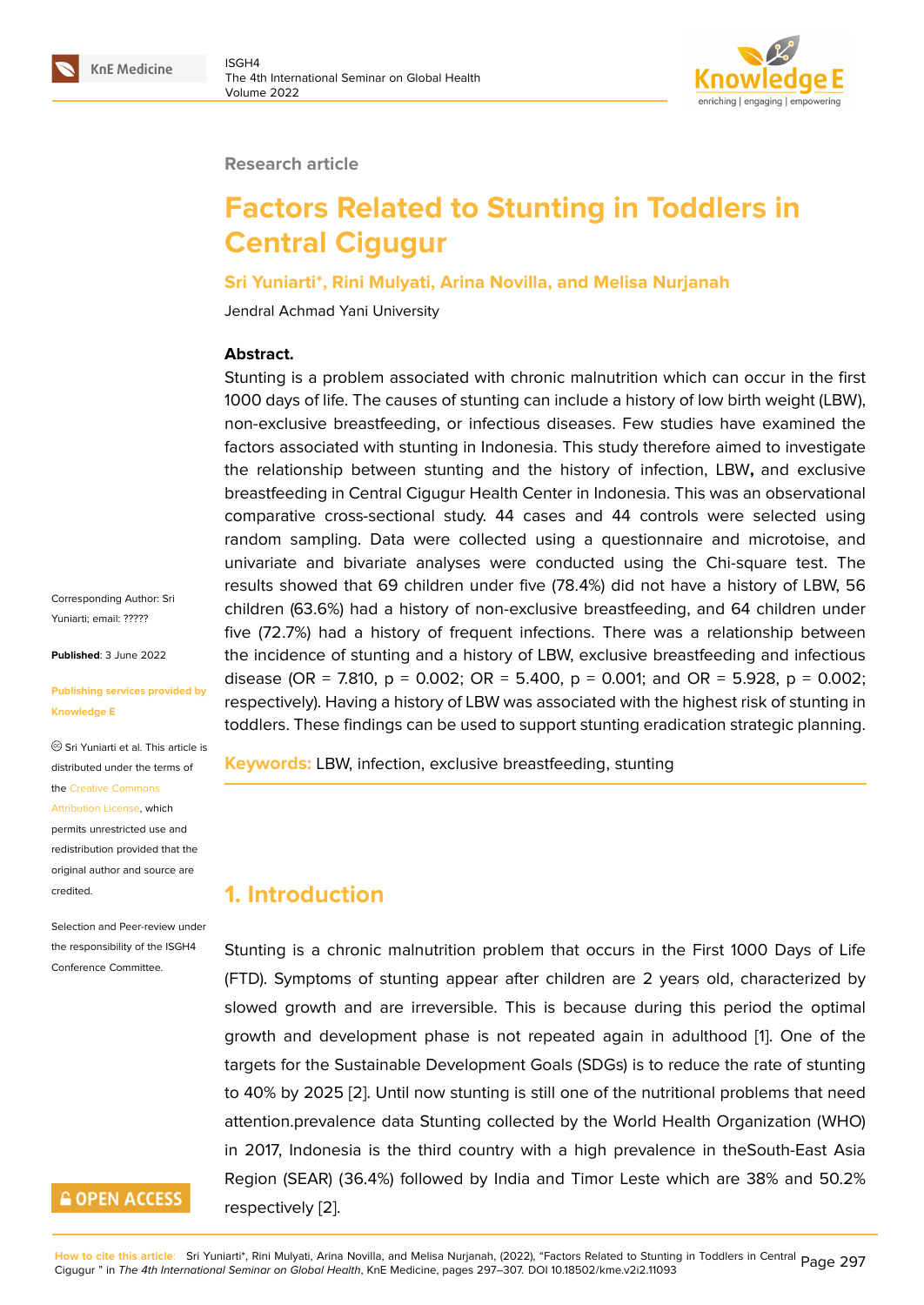Based on data from the West Java Provincial Health Office in 2016 regarding the nutritional status of toddlers, it shows that height according to age is known to be very short by 2.82%, and short by 8.72%. The incidence of under five stunting is a major nutritional problem faced by Indonesia. The prevalence of short toddlers has increased from 2016 which was 27.5% to 29.8% in 2017 [2]. Breast milk is the best food for babies because it contains the most suitable nutrients for growth and development [3]. Exclusive breastfeeding for babies in Cimahi City is around 69.3% (West Java, 2016). Poor nutritional status resulting in impaired immune sys[te](#page-9-1)m and reduced resistance to infection. The frequency of children exposed to infections such as diarrhea and Acute [Ac](#page-9-2)ute respiratory infections (ARIs) has an important contribution to the incidence of stunting [1]. One of the causes of stunting is infectious diseases such as diarrhea which can cause children to lose fluids and a number of nutrients [3].

This is in line with research conducted by Desyanti and Nindya (2017) which states that ther[e](#page-9-0) is a significant relationship between a history of diarrheal disease and the incidence of stunting in toddlers aged 24-59 months in the [Si](#page-9-2)molawang Health Center Work Area, Surabaya with a p value of 0.025 ( $\alpha$  <0.05) [4]. The frequency of ARIs is related to the nutritional status of toddlers where the more often toddlers experience ARI, the worse the status. Cimahi City Health Office in 2018 regarding monitoring nutritional status and nutritional indicators, Stunting in the [Ce](#page-9-3)ntral Cigugur Health Center area ranks first with a percentage of 15.95% cases of all cases stunting and very stunting in the Cimahi City Health Office Area. Based on secondary data obtained from nutrition officers at the Central Cigugur Health Center on January 21, 2019, it was found that Melati and Nusa Indah IHC have the highest incidence of stunting among other IHC. In order to eradicate stunting once and for all, a focused strategic planning are needed which can be done by analyzing the causative factors of stunting.

Stunting is identified as cyclical process which involves the connection between maternal nutrition to intergenerational cycle of growth failure. Therefore, stunting is affected by factors during pregnancy and factors during the First 1000 Days of Life [22]. Since stunting is multifactorial syndrome, analysis of multiple causative factor is necessary. Hence, this study aims to investigate these factors which are the history of infection, low birth weight (LBW), and exclusive breastfeeding in Central Cigugur Health [Cen](#page-10-0)ter. LBW are chosen as the representative of factors during pregnancy which affect the birth weight of the baby. While the other two represent factors during the First 1000 Days of Life.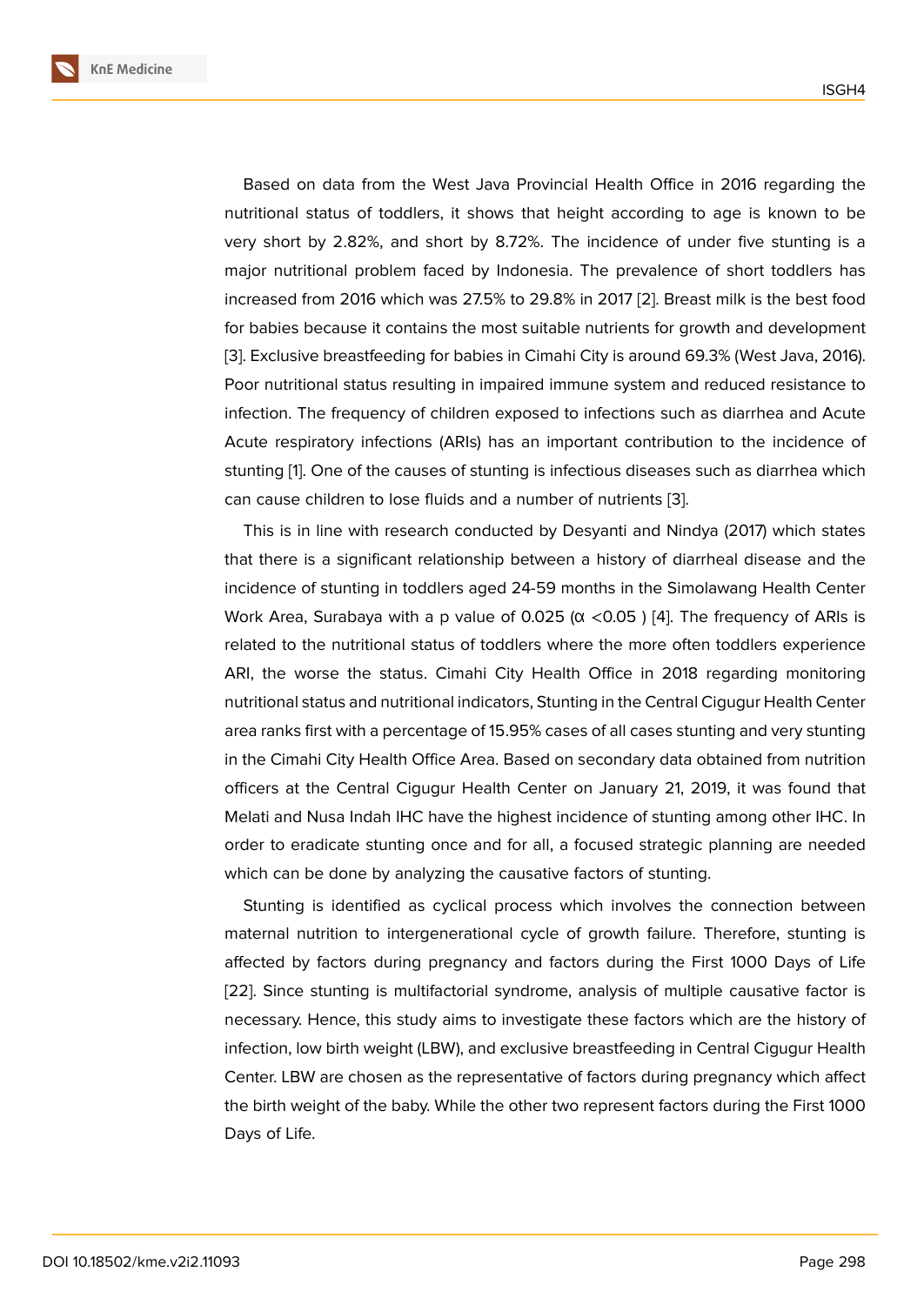### **2. Methods**

This research is an analytical survey research with comparative cross sectional study . The data was collected in Cimahi Indonesia, in June 2021. The risk factors in this study were the history of LBW, exclusive breastfeeding, and infectious diseases. The case group in this study are toddlers aged 24-59 months with stunting (Z-score  $\leq$  2 SD) and controls are toddlers aged 24-29 months who are not stunted. The exclusion criteria of this study are having congenital abnormalities and currently on medication.

The population in this research are 55 toddlers for the case group and 209 toddlers for the control group. The population are from Melati IHC and Nusa Indah IHC which are in the work Area of Central Cigugur Health Center. The sampling technique in this study uses the Purposive Sampling (Non Probability Sampling) technique which is a sampling technique with certain considerations [5]. In this study, the sample was divided into two, namely case samples and control samples, to compare the effect of a history of LBW, the profile of exclusive breastfeeding, and the history of infectious diseases on the two groups.

Based on the calculation of the size of the unpaired categorical analytical research sample, according to Dahlan (2010), 44 samples were found, where this study consisted of 44 case samples and 44 control samples [6]. The primary data collected in this study were a history of low birth weight, a history of exclusive breastfeeding and a history of infectious diseases obtained through a questionnaire.Secondary data in the form of events for stunting toddlers aged 24-59 m[on](#page-9-4)ths were obtained from monthly data on weighing toddlers and measuring height with indicators of short and very short toddlers contained in the annual report book of the Central Cigugur Health Center with case group criteria (Z-score <- 2 SD) and the control group diagnosed as not experiencing stunting.

The analysis of the determinants of stunting was analyzed using several stages, namely univariate analysis of proportions and percentages and bivariate analysis using the Chi Square Xttest2 with a significance level of 95% or an alpha value of 0.05 (5%) and Odds Ratio (OR) to assess how often the exposure occurred in cases compared to controls [7]

#### **3. Res[u](#page-9-5)lts**

Based on table 1, from a total of 88 samples taken, 19 (21.6%) had a history of low birth weight consisting of 16 (36.4%) in the case group and 3 (6.8%) in the control group.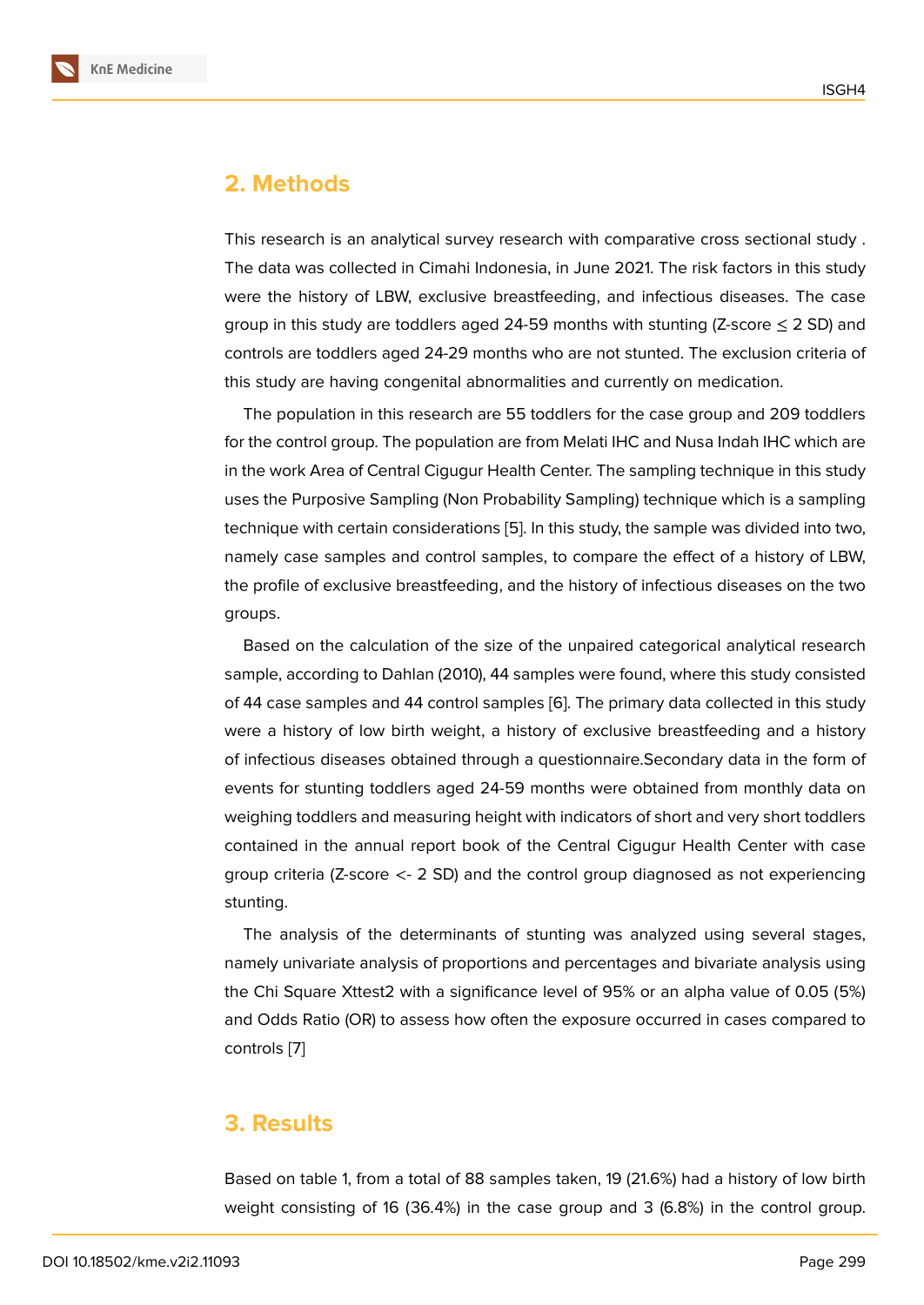There were 69 children under five (78.4%) who did not have a history of low birth weight, consisting of 28 (63.6%) in the case group and 41 (93.2%) in the control group. From the results of the statistical test Chi Square, it can be concluded that there is a significant relationship between the history of Low Birth Weight (LBW) with the incidence of stunting in toddlers p value =  $0.002$  ( $\alpha$  < 0.05) and the RO value (Ratio Odds) is 7.810, which means that toddlers born with a history of low birth weight have a 7,810 times higher risk of experiencing stunting compared to toddlers who do not have a history of low birth weight.

| <b>Factors</b>                |                           | <b>Stunting Occurrence</b> |       |                |       | <b>Total</b> |       | <b>RO 95%</b><br>СI | P<br>Value |
|-------------------------------|---------------------------|----------------------------|-------|----------------|-------|--------------|-------|---------------------|------------|
|                               |                           | Case                       |       | <b>Control</b> |       |              |       |                     |            |
|                               |                           | n                          | %     | n              | ℅     | n            | %     |                     |            |
| <b>Birth Weight</b>           | LBW                       | 16                         | 36.40 | 3              | 6.80  | 19           | 21.60 | 7.810               | 0.002      |
|                               | Non-LBW                   | 28                         | 63.60 | 41             | 93.20 | 69           | 78.40 | $2.079 -$<br>29.335 |            |
|                               | Total                     | 44                         | 100   | 44             | 100   |              |       |                     |            |
| <b>Breastfeeding</b>          | <b>Exclusive</b>          | 8                          | 18.20 | 24             | 54.50 | 32           | 36.40 | 7.810               | 0.001      |
|                               | Non-Exclusive             | 36                         | 81.64 | 20             | 45.50 | 56           | 63.60 | $2.079 -$<br>29.335 |            |
|                               | Total                     | 44                         | 100   | 44             | 100   |              |       |                     |            |
| <b>Frequency</b><br>infection | of Rarely $( \leq 6)$     | 5                          | 11.40 | 19             | 43.20 | 24           | 27.3  | 5.928               | 0.002      |
|                               | <b>Frequently</b><br>(>6) | 39                         | 88.60 | 25             | 56.80 | 64           | 72.7  | 1.962-<br>17.911    |            |
|                               | Total                     | 44                         | 100   | 44             | 100   |              |       |                     |            |

Table 1: The association of stunting and the history of breastfeeding, Infection, and low birth weight.

Table 2: The summary of demographic characteristics of respondent.

| <b>Variable</b>           |    | <b>Case Group</b> | <b>Control Group</b> |    |  |
|---------------------------|----|-------------------|----------------------|----|--|
|                           | n  | %                 | n                    | %  |  |
| Age (Years)               |    |                   |                      |    |  |
| $<$ 20                    | 28 | 64                | 8                    | 18 |  |
| 20-35                     | 6  | 14                | 24                   | 55 |  |
| >35                       | 10 | 22                | 12                   | 27 |  |
| <b>Education (school)</b> |    |                   |                      |    |  |
| elementary                | 24 | 55                | 16                   | 37 |  |
| middle                    | 14 | 31                | 18                   | 41 |  |
| high                      | 6  | 14                | 10                   | 22 |  |
| <b>Parity</b>             |    |                   |                      |    |  |
| 1                         | 26 | 29                | 12                   | 20 |  |
| $2 - 4$                   | 6  | 14                | 20                   | 46 |  |
| >4                        | 12 | 27                | 12                   | 27 |  |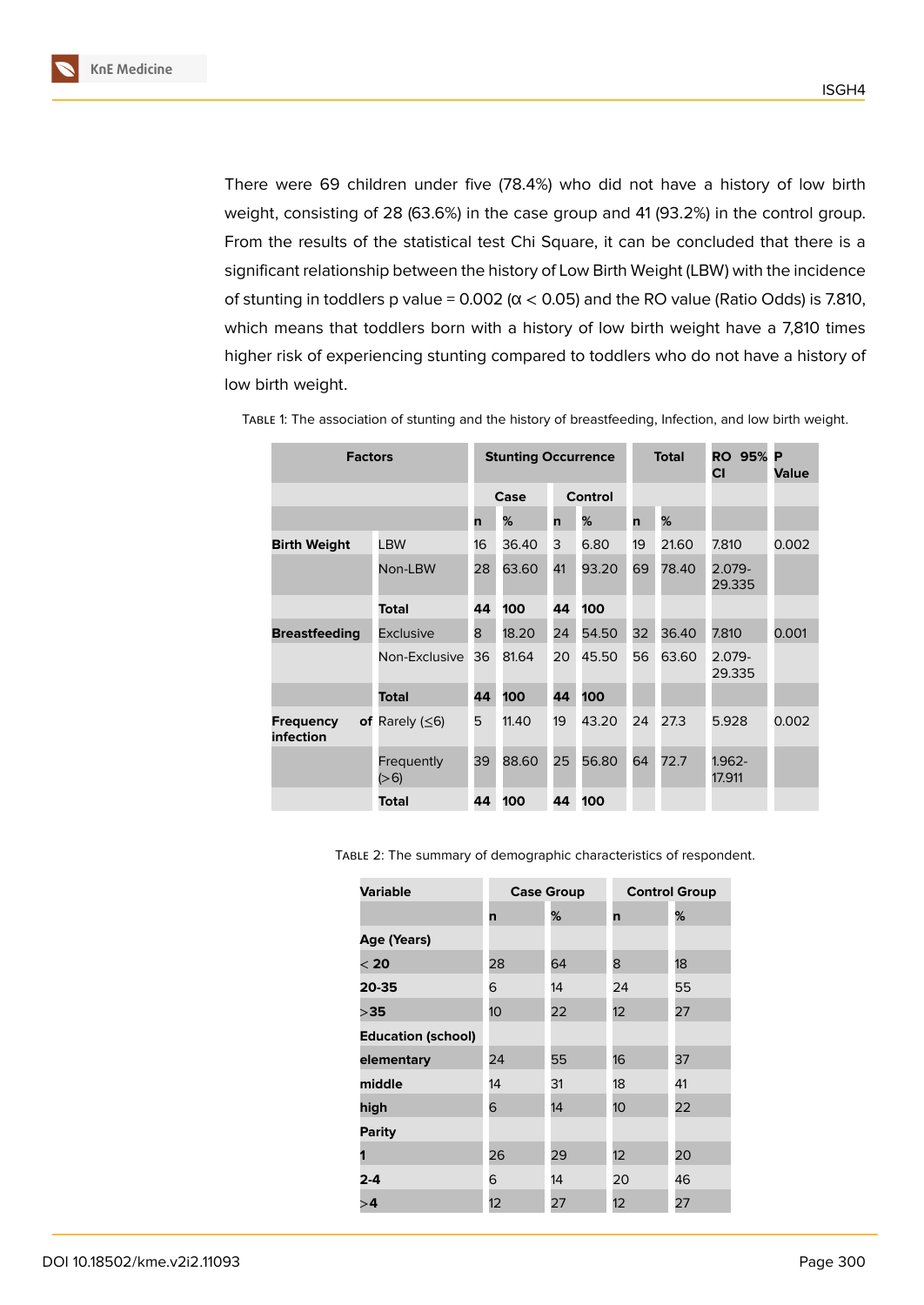**KnE Medicine**

The results of the analysis of the relationship between a history of exclusive breastfeeding and the incidence of stunting in toddlers aged 24-59 months shows that from a total of 88 samples taken, 32 (36.4%) were given exclusive breastfeeding consisting of 8 (18.2%) in the case group and 24 (54.5%) in the control group while the number of children under five who were not exclusively breastfed was 56 (63.6%), consisting of 36 (81.8%) in the case group and 20 (54.5%) in the control group.

From the results of the Chi Square statistical test, it also can be concluded that there is a significant relationship between the history of exclusive breastfeeding with the incidence of stunting in toddlers p value =  $0.001$  ( $\alpha$  < 0.05) and the RO value (Odds Ratio is 5.400, which means that toddlers who are not given Exclusive breastfeeding has a 5.4 times higher risk of stunting compared to toddlers who are exclusively breastfed.

The results of the analysis of the relationship between the history of infectious disease and the incidence of 24-59 stunting in toddlers, it shows that from a total of 88 samples taken, 24 (27.3%) had a history of rarely experiencing infectious diseases, which consisted of 5 (11.4%) in the case group and 19 (43.2%) in the control group while children under five who often experience infectious diseases were 64 children (72.7%), consisting of 39 (88.6%) in the case group and 25 ( 56.8%) in the control group.

The results of the Chi Square statistical test, it can be concluded that there is a significant relationship between a history of infectious diseases and the incidence of stunting in toddlers' p value =  $0.002$  ( $\alpha$  < 0.05). And the RO (Odds Ratio) value is 5.928, which means that toddlers who often experience infectious diseases have a 5.928 times higher risk of experiencing stunting compared to toddlers who rarely experience infectious diseases.

#### **4. Discussion**

#### **4.1. The Relationship between History of Low Birth Weight and the Incidence of Stunting**

Based on the results of the study, it was concluded that from 19 the number of children under five who were born with a history of LBW 16 toddlers experienced stunting and the others did not experience stunting. This occurs because the nutritional intake of each child depends on the parents comprehension of the importance of nutritional intake in FTD. Although the children are born with a history of low birth weight andhave a risk of impaired growth and development, the condition can still be improved by fulfilling nutritional intake before the child is 2 years old. According to Hardinsyah & Supariasa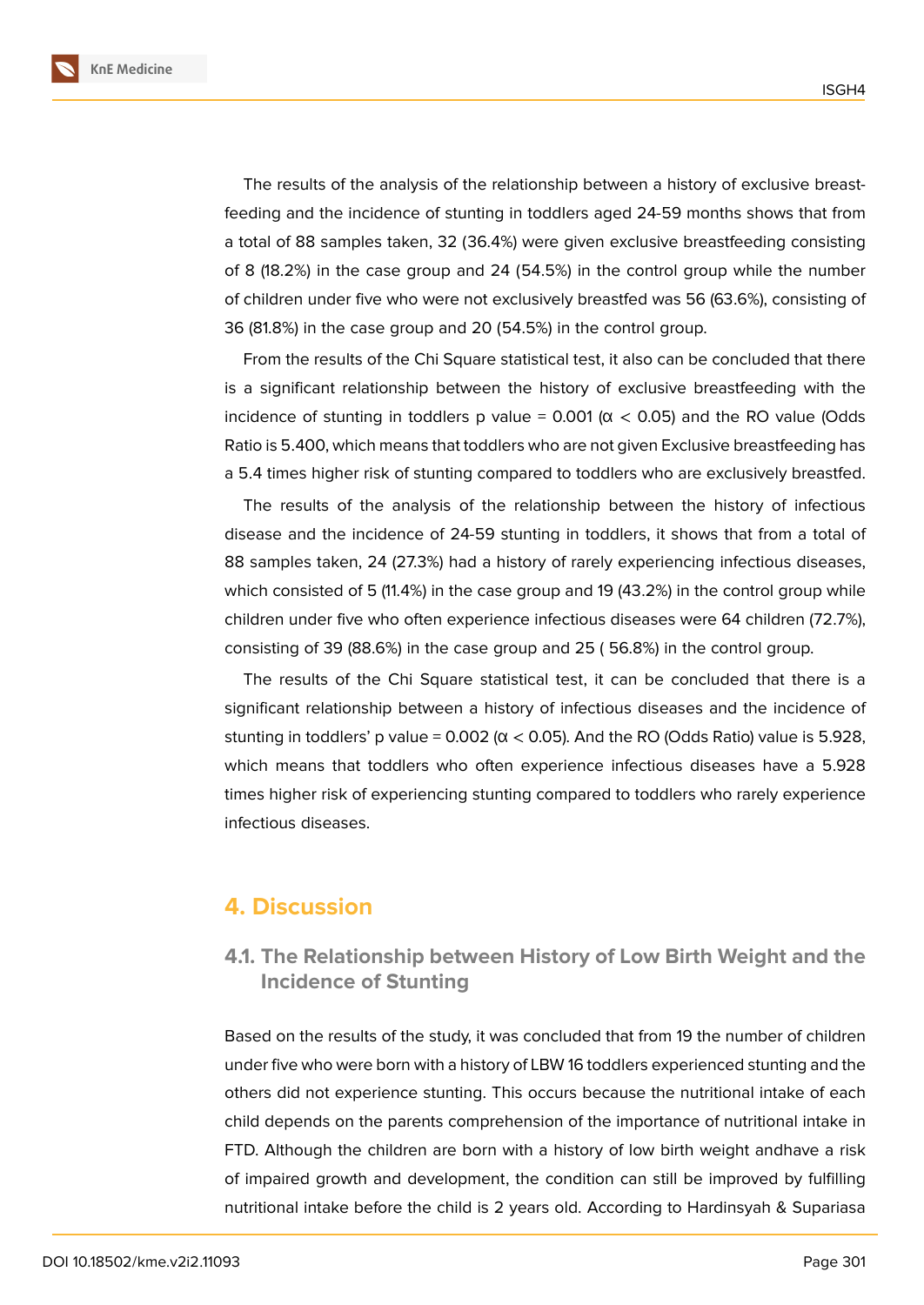(2017), nutrition is the main factor that supports the occurrence of metabolic processes in the body since every chemical reaction that occurs in the body requires nutrition. Therefore, malnutrition can have an impact on the longest growth and maturation of organs, and body size is much shorter [8].

Factors that can cause low birth weight babies are poor nutritional status of the mother during pregnancy, mothers who smoke, drink alcohol, anemia, bleeding are at high risk of giving birth to babies with L[BW](#page-9-6).which caused long term problems in growth and development of the child[9]. The results of this study are in line with the results of Nasution's research (2014) in the city of Yogyakarta which also stated that of 121 cases of children suffering from stunting, 31 (25.6%) with a history of (LBW) were 5.6 times more likely to be stunted at the ag[e](#page-9-7) of 6-24 months compared to babies born with normal birth weight [10].

The anthropometric measure used is height, which is an important parameter for past and present conditions. [11]. If there is no improvement in adequate nutrition and good health servic[es,](#page-9-8) stunting will continue in the next age, namely short adolescents. A study in China found that adolescents born with a low birth weight of 1200-2499 grams will experience delays in phy[sic](#page-9-9)al growth, cognitive capacity and academic ability compared to adolescents born with a weight of  $> 2500$  grams. If an adult woman grows up with stunting, it will increase the chance of giving birth to a child with low birth weight and a greater risk of dying during childbirth [1].

#### **4.2. The Relationship of Histo[r](#page-9-0)y of Exclusive Breastfeeding with Incidence of stunting**

Based on the results of the study, data obtained showed that from 56 the number of toddlers who had a history of not being given exclusive breastfeeding, 36 toddlers experienced stunting and 20 did not experience stunting . This can occur due to the cause of stunting, namely chronic malnutrition in FTD. The results of this study are in accordance with research conducted by Fitri (2017), which shows that there is a significant relationship between a history of exclusive breastfeeding and the incidence of stunting p value = 0.021 < (α0.05) [12].

Maryunani (2010) explained that growth and development at the age of infants requires balanced and relatively large nutrients, but the baby's ability to eat is limited by the state of the digestive tract which i[s s](#page-9-10)till in the maturation stage, the only food that is suitable for the baby's digestive tract. and to meet the needs for the first months is breast milk, children who are not exclusively breastfed are at higher risk for lack of nutrients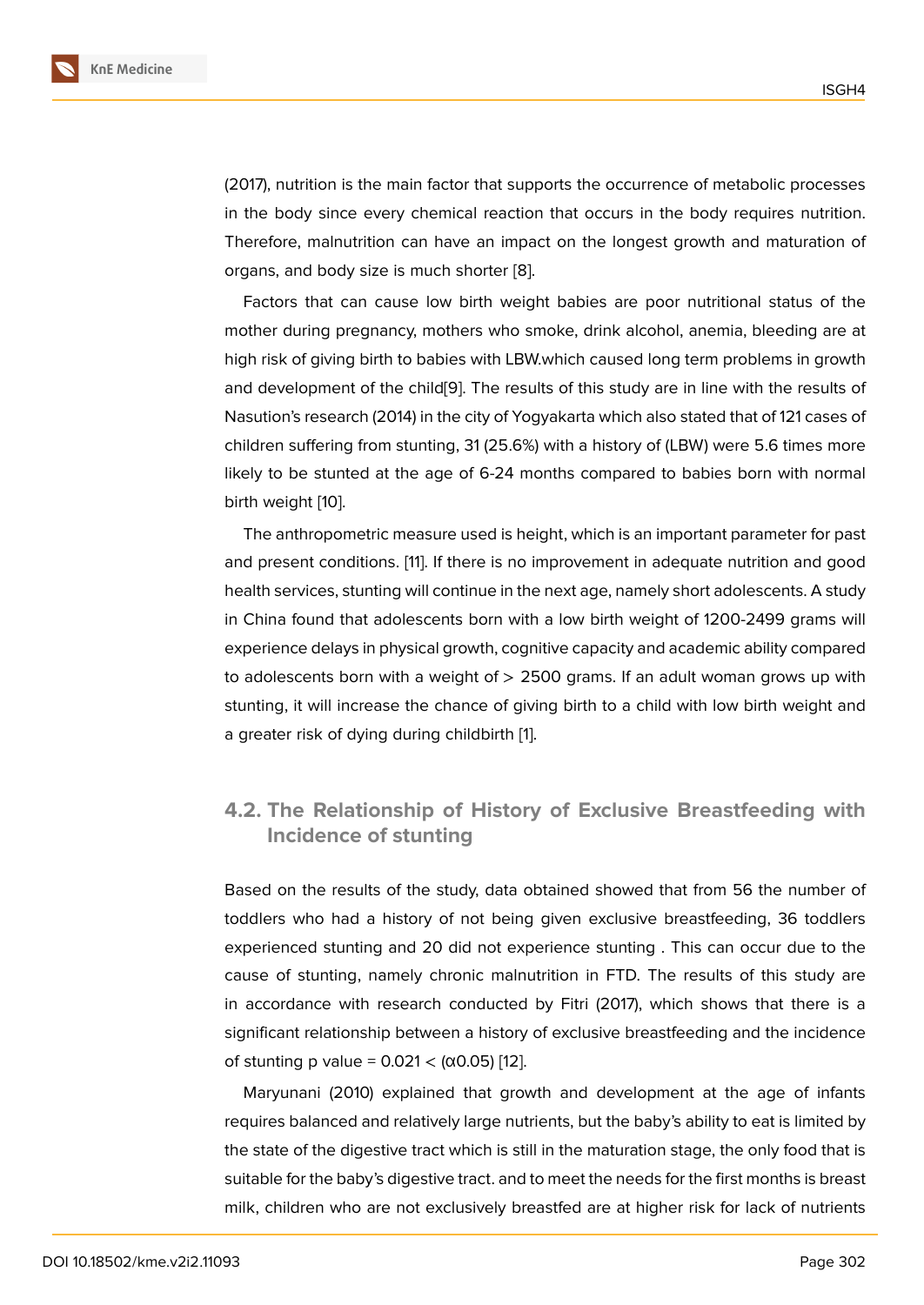needed for the growth process [3]. Fitri's research (2017) said that breast milk is the best food for babies because breast milk caontain the most appropriate nutritions for babies compared to other choice of foods [12]. These results are in line with research conducted by Purnamasari (2009) on 72 t[od](#page-9-2)dlers showing that non-exclusive breastfeeding is a risk factor for growth faltering [13].

Non-exclusive breastfeeding for [inf](#page-9-10)ants has a 3.30 times risk of growth faltering. The results of this study are supported by the results of research by Irmawaty Bentian (2015) about exclusive breastfeeding [as](#page-9-11) a risk factor for stunting in Yogyakarta where there is a significant relationship between exclusive breastfeeding and stunting in children aged 6-24 months (P value = 0.003; OR = 1.74) [14]. It can be said that children under five who do not receive exclusive breastfeeding have a 1.74 times risk of experiencing stunting compared to children under five who receive exclusive breastfeeding. Maryunani (2010) explained that exclusive breastfeeding [me](#page-9-12)ans that babies are only given breast milk without additional fluids, such as formula milk, oranges, honey, water and additional solid foods such as bananas, papaya, milk porridge, biscuits, rice porridge and team [3].

The duration of exclusive breastfeeding for infants is until the baby is 6 months old, after 6 months the baby is started to be given complementary foods, while breast milk can be given for up to 2 years. Breast milk is a natural source that has a major impact [on](#page-9-2) the health, growth and development of children and is recommended for at least the first 2 years of life. Exclusive breastfeeding is important at the age of 0-6 months, because food other than breast milk has not been able to be digested by the enzymes in the intestines, in addition to removing the rest of the burning food cannot be done properly because the kidneys are not perfect [15]. In order for the mother's milk production to meet the needs of her baby, it is necessary to pay attention to the mother's food intake is in sufficient quantities and contain the necessary nutritional elements, namely calories, protein, fat, vitamins and minerals. In [ad](#page-10-1)dition to food intake, maternal psychological factors greatly affect breast milk production [3].

#### **4.3. The Relationship History Inf[ec](#page-9-2)tious diseases with incidence of stunting in Toddlers (Under Five Years in Central Cigugur Heath Center**

Based on the results of data that from 64 the number of infants who have a history of frequent infections, 39 infants suffered stunting and 25 do not experience stunting it can happen because Infectious diseases can worsen nutritional status, related to decreased body immunity which makes children more susceptible to infectious diseases and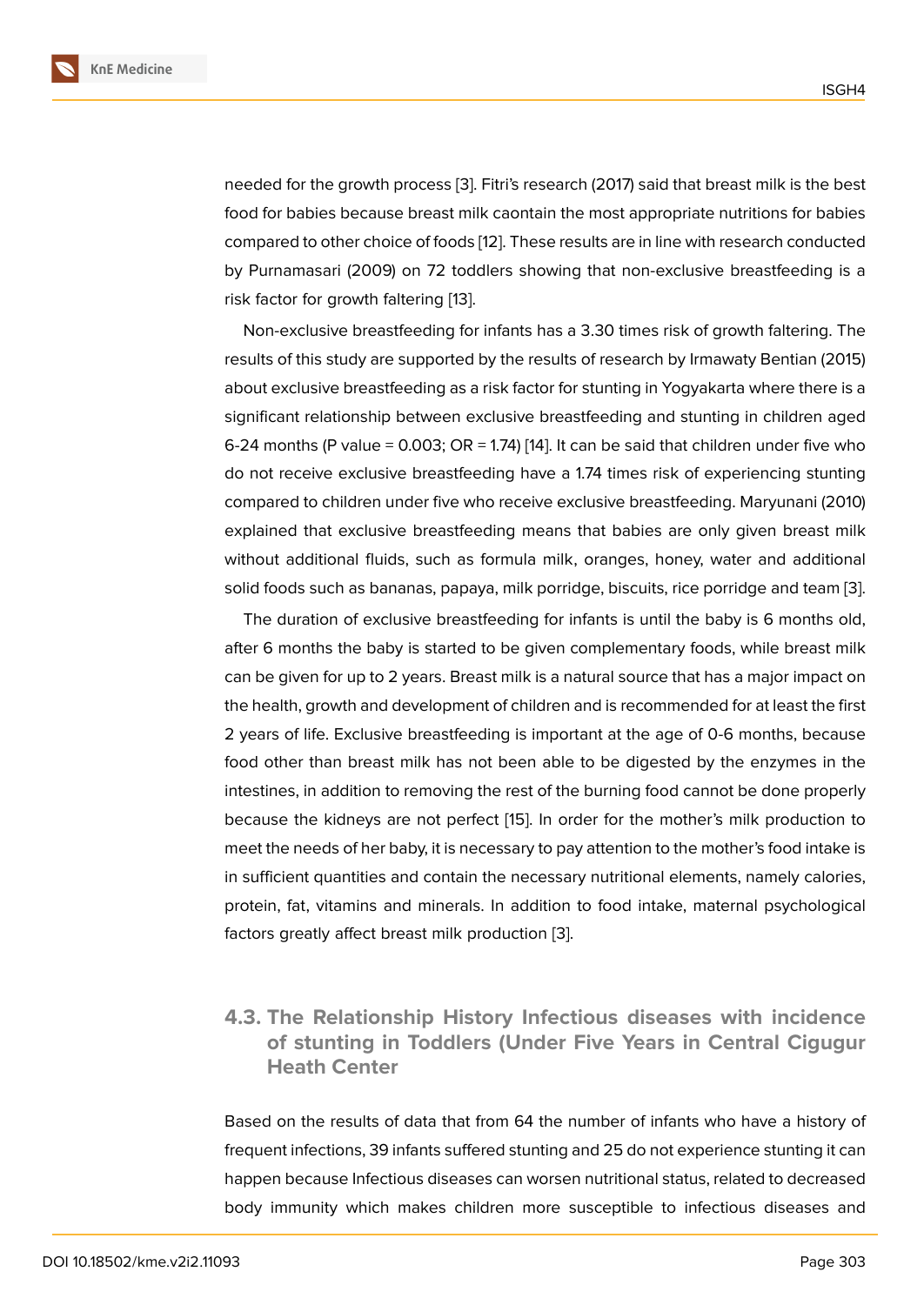environmental factors that can worsen nutritional status, such as a dirty environment, unavailability of clean water will greatly affect health status, history of non-exclusive breastfeeding in the first 365 days of life is a matter that greatly affects the child's immune system, so that children who often experience infections but do not have stunting can be caused by other factors such as a history of not being given exclusive breastfeeding, children stunting who are exclusively breastfed can achieve growth that is in accordance with their age standards.

The results of this study are in line with research conducted by Dewi and Widari (2018) in Maron Village, Probolinggo Regency from the results of the statistical test Chi-Square showing a significant relationship between infectious diseases and the incidence of stunting, the p value = 0.049 and the Odd Ratio of 3.071, which means that children under two years of age who have a history of infectious diseases are 3.071 times more likely to experience stunting compared to under-fives who do not have a history of infectious diseases [16].

Infectious diseases are one of the direct causes of stunting, because infectious diseases will be related to the fulfillment of nutritional intake. Infectious diseases are diseases caused by [mi](#page-10-2)croorganisms such as bacteria, viruses and parasites. The presence of infectious diseases will worsen the situation if there is malnutrition in toddlers, because during infancy the nutritional needs can be fulfilled optimally so that growth and development at this age can take place optimally. Nutritional problems that often occur in toddlers such as undernutrition, overnutrition and stunting [2].

Stunting can occur due to non-fulfillment of nutrition at First 1000 Day of Life (FTD) that began 270 days during pregnancy and 730 the first day after the baby is born, a period that determines the quality of life, symptoms of stunting e[me](#page-9-1)rging at children aged 2 years, characterized by growth that slows down and is irreversible or once changed cannot return to its original state [1]. Toddlers who are malnourished will cause a decrease in their immune system which can make them more susceptible to infectious diseases. Toddlers who suffer from infectious diseases, especially chronic diseases, will affect growth and development including [gr](#page-9-0)owth in height which can cause toddlers to be lower in height than their age standards [17].

The history of infectious diseases that were found in toddlers during the study were 40 toddlers, mothers of toddlers said that toddlers often had colds and diarrhea in the last 2 years, ARIs stands for Acute Respirato[ry](#page-10-3) Infection, symptoms that usually appear in ARI such as cough, runny nose and fever [19]. When a child has a fever, every 1-degree Celsius increase in body temperature increases energy requirements by up to 13% [1]. while children are said to have diarrhea when they have defecated more than 3 times.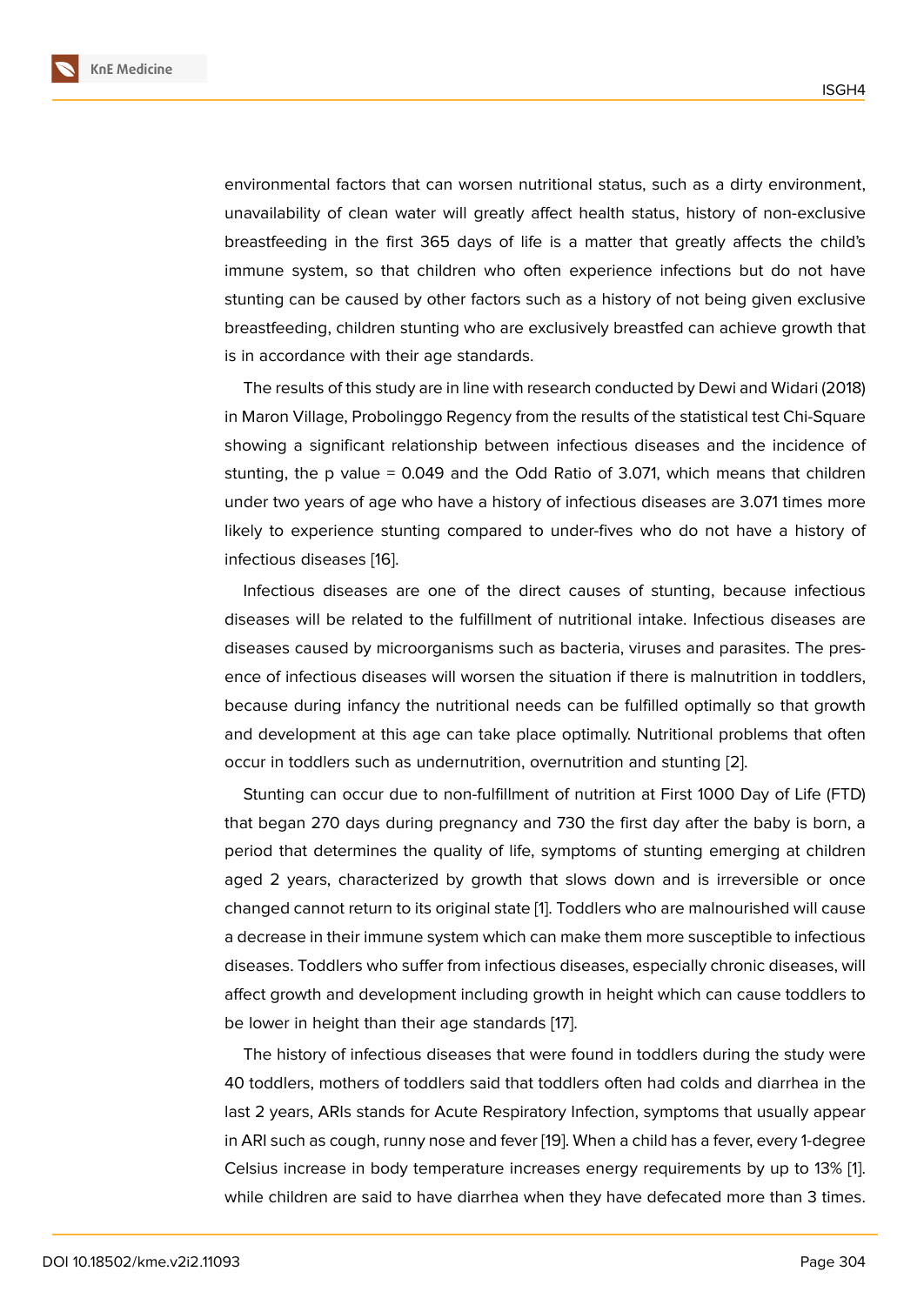Diarrhea is an increase in stool output with a softer or more fluid consistency than usual, and occurs at least 3 times in 24 hours [17].

#### **4.4. The association betweenl[ow](#page-10-3) birth weight, infection, and exclusive breastfeeding**

Based on the results, the history of low birth weight put toddlers at the highest risk of stunting (OR=7.81), compared with the history of infectious desease and without exclusive breastfeeding (OR=5.9 and OR=5.44). The number of Odds Ratio in this study are higher compared to other studies conducted in another region of Indonesia. For LBW factors and breastfeeding, compared to the sudy in Yogyakarta (OR = 5.6 and OR=1.74), and infection to those in probolinggo (OR= 3.071).

Babies with low birth weight are prone to infection. This is might due to immature immune system, small size lymphoid organ, and underdeveloped mucosal surface. Studies have also linked LBW and low T-cell number and lymphocytes proliferation [19]. LBW also linked with poor nutritional intake which is due to reduce small intestine weight, compared to normal birth weight babies. This indicate that LBW babies have a thinner intestine walls and lower intestinal absorptive surface. Furthermore, the expressio[n o](#page-10-4)f protein involved in biological processes such as absorption, digestion and transport of nutrients are affected by birth weight during he first 21 days of life [20]. The diference architecture of LBW babies intestine might reduce the absorption of nutrition needed to grow, fight infections, and nutrition from breastfeeding which are strongly recommended by WHO [21]. With the prevention and correct treatment of LBW, stu[ntin](#page-10-5)g case number in CIgugur health center area can be reduced significantly.

#### **5. Conclusions**

Low Birth Weight Based on the results, the history of low birth weight put toddlers at the highest risk of stunting compared with the history of infectious desease and without exclusive breastfeeding. This might be due to the different architecture and metabolic charateristics of intestine in LBW babies which affect the absorption of nutrition. This might cause inadequate nutrtion intake which causes the babie prone to infection and have a slow growth rate.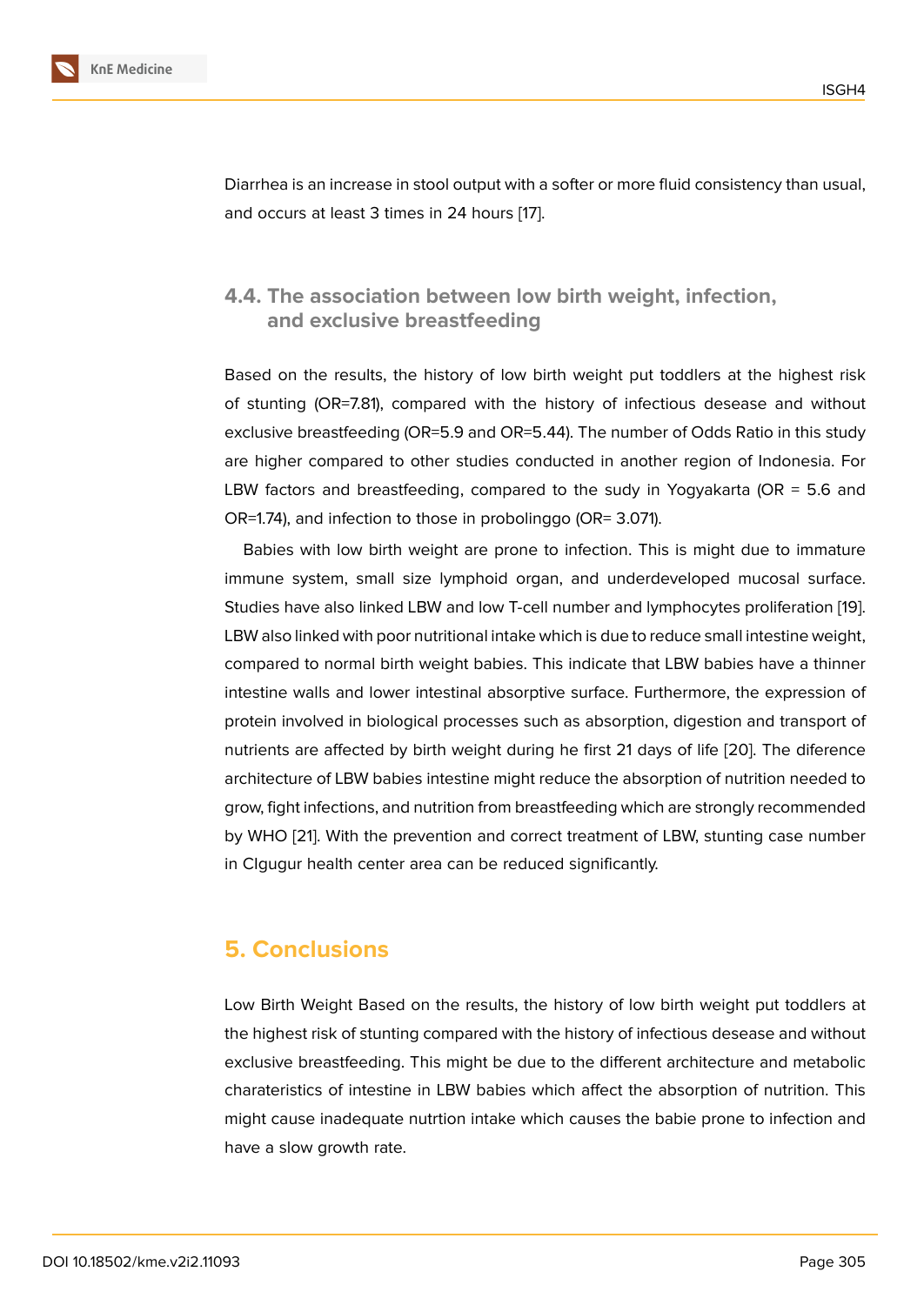

## **Acknowledgment**

The authors gratefully acknowledge the contribution of Central Cigugur IHC officers and Head of health faculty of Jendral Achmad Yani University for allowing this research to be conducted.

### **References**

- <span id="page-9-0"></span>[1] Fikawati S, Syafiq A, Veratamala A. Gizi anak dan remaja. Depok: PT Raja Grafindo Persada; 2017.
- <span id="page-9-1"></span>[2] Budijanto D. Situasi balita pendek (stunting) di Indonesia. Jakarta: Kementerian Kesehatan RI; 2018.
- <span id="page-9-3"></span><span id="page-9-2"></span>[3] Maryunani A. Ilmu kesehatan anak. Jakarta: Trans Info Media Medika; 2010.
- [4] Desyanti C, Nindya TS. Research study. Hubungan riwayat penyakit diare dan praktik higiene dengan kejadian stunting pada balita usia 24-59 bulan di wilayah kerja puskesmas simolang. Amerta Nutrition. 2017:1(3);243-251.
- [5] Sugiyono S. Metodologi penelitian kuantitatif, kualitatif dan R&D. Bandung: Alfabeta; 2017.
- <span id="page-9-5"></span><span id="page-9-4"></span>[6] Dahlan MS. Besar sampel dan cara pengambilan sampel. Jakarta: Salemba; 2010.
- [7] Sastroasmoro S, Ismael S. Dasar–dasar medologi penelitian klinis. Jakarta: Sagung Seto; 2014.
- <span id="page-9-6"></span>[8] Hardinsyah H, Supariasa S. Penilaian status gizi. Jakarta: Buku Kedokteran EGC; 2014.
- <span id="page-9-7"></span>[9] Amiruddin R. Determinan kesehatan ibu dan anak. Jakarta: Timur. Trans Info Media; 2014.
- <span id="page-9-8"></span>[10] Nasution D, Nurdiati DS, Huriyati E. Berat badan lahir rendah (BBLR) dengan kejadian stunting pada anak usia 6-24 bulan. Jurnal Gizi Klinik Indonesia. 2017;11(1);31-37.
- <span id="page-9-10"></span><span id="page-9-9"></span>[11] Soetjiningsih S. Tumbuh kembang anak. Jakarta: Buku Kedokteran; 2012.
- [12] Fitri L. Hubungan BBLR dan asi ekslusif dengan kejadian sunting di puskesmas lima puluh pekan baru. Jurnal Endurance. 2017;3(1):135- 136.
- <span id="page-9-11"></span>[13] Purnamasari DU, Kartasurya MI, Kartini A. Determinan growth faltering (guncangan pertumbuhan) pada bayi umur 2-6 bulan yang lahir dengan berat badan normal. Media Medika Indonesia. 2009;43(5);240-246.
- <span id="page-9-12"></span>[14] Bentian I, Mayulu N, Rattu AJM. Faktor resiko terjadinya stunting pada anak tk di wilayah kerja puskesmas siloam tamako kabupaten kepulauan sangihe propinsi sulawesi utara. Artikel Penelitian JIKMU. 2015;5(1);1-7.